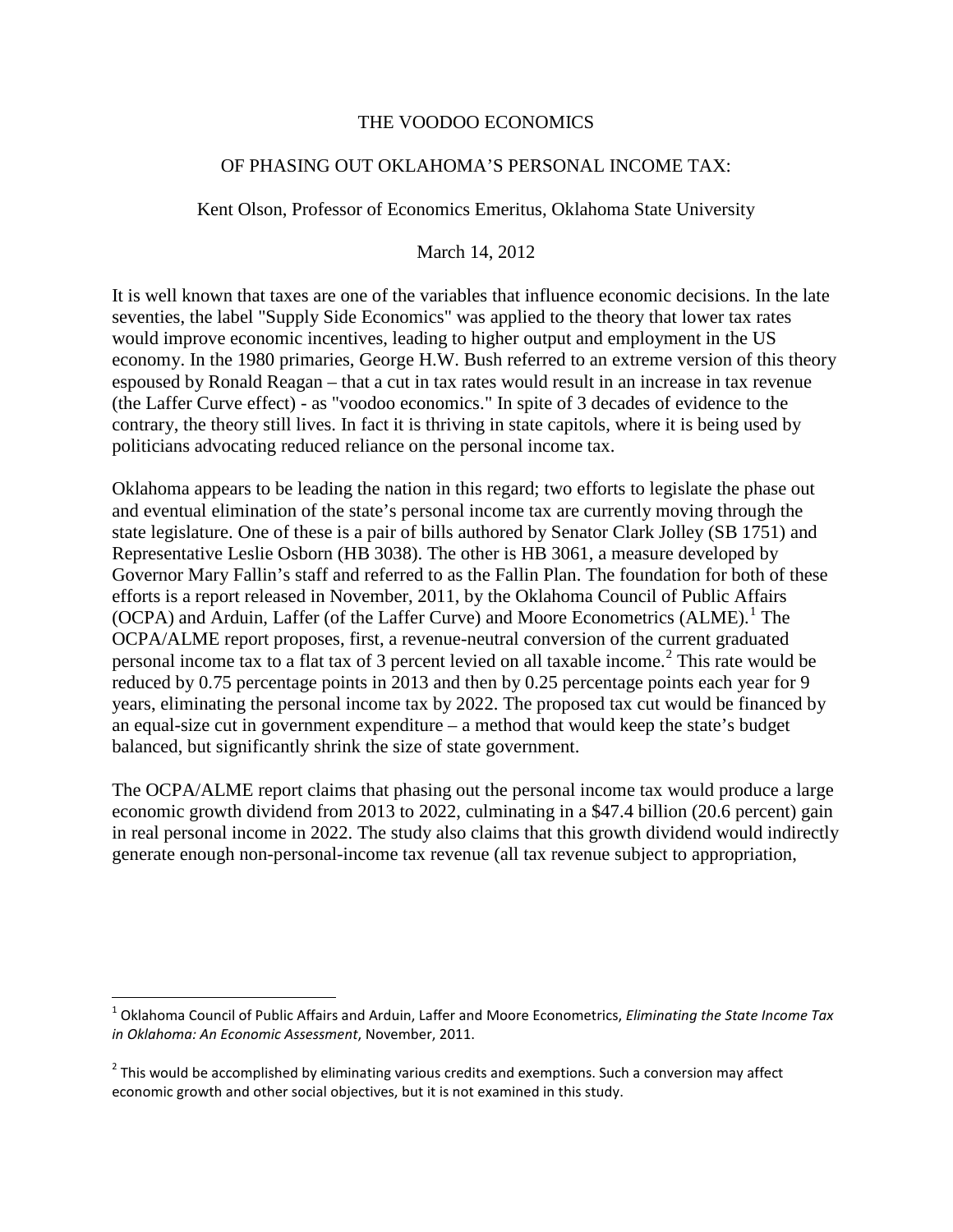except personal income tax revenue) to replace 23.8 percent of the loss in personal income tax revenue. $3$ 

*If these claims sound too good to be true, it's because they are, as I will demonstrate in this note.* The results of this analysis should be a clear signal to policy makers in Oklahoma and in other states that the OCPA/ALME research provides no valid basis for radical changes in state personal income taxes.

# The Basis of the OCPA/ALME Growth Dividend

The basis for the OCPA/ALME claims of a large positive growth dividend is the equation explained on page 16 of the report:

## $(1)$  PI = 0.2681 + 0.84789\*POP - 0.31871\*PIT - 0.51153\*EXP,

where PI is the annual percent change in real personal income, POP is the annual percent change in state population, PIT is the annual percent change in the *combined* top bracket federal and state personal income tax rate, and EXP is the annual percent change in the ratio: total state *and* local government expenditure divided by real personal income.

The effect of the proposed tax cut, itself, is measured by the coefficient of PIT. The effect of the method of financing the tax cut is measured by the coefficient of EXP. The values of the coefficients indicate that a one percent **decrease** in the top combined personal income tax rate will **increase** PI by 0.31871 percent, and that a one percent **decrease** in the ratio, state and local government expenditures divided by real personal income, will **increase** PI by 0.51153 percent. Thus, according to equation (1) not only will a tax cut increase PI, but the increase in PI will be even greater if the tax cut is financed by reducing government expenditure.

Equation (1) may appear to provide scientific validity to the findings reported in the OCPA/ALME study. It fails do so, however, in three important ways.

- First, the measure used for PIT, combined with the data used to estimate the coefficient for PIT, guarantees a negative relationship between a reduction in taxes and personal income, producing a biased estimate of the effect of the tax cut, itself.
- Second, the measure used for EXP guarantees a negative relationship between a reduction in government spending and personal income, producing a biased estimate of the effect of a cut in government spending.
- <span id="page-1-0"></span>• Third, the annual impacts derived from this biased estimate are improperly added, resulting in impacts that are both inconsistent with the equation and greatly exaggerated.

<sup>&</sup>lt;sup>3</sup> The OCPA/ALME report also claims a \$53.4 billion increase in state GDP and 312,200 additional jobs in 2022. These claims are not addressed specifically here because they depend upon the validity of the analysis of state personal income - the subject of this note.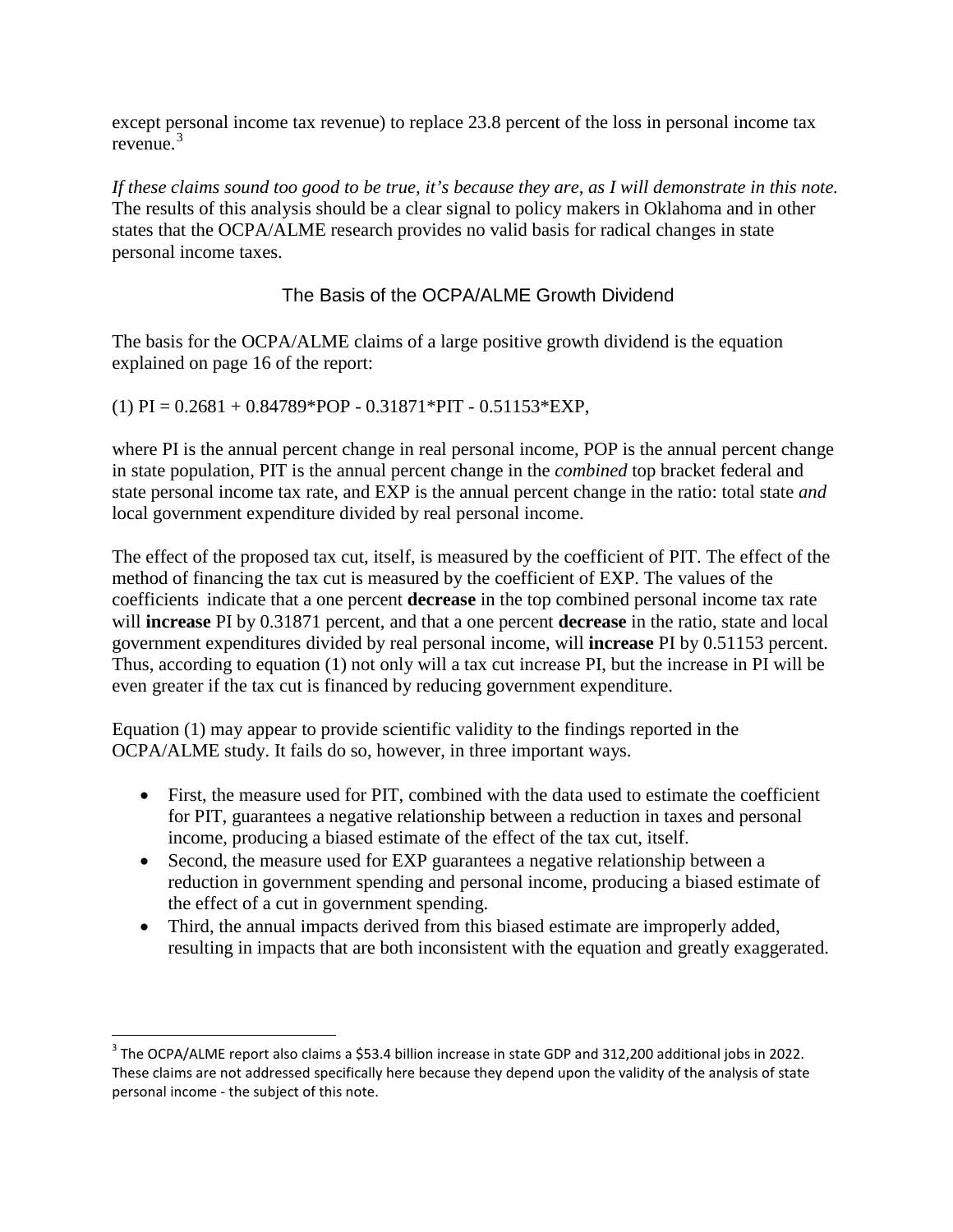Normally, these errors would be the subject of quiet discourse among economists. In this case, however, their application produces an estimate of the economic growth dividend and associated outcomes that are so greatly exaggerated that policy makers deserve no less than full disclosure.

### Biased Estimate of the Effect of Changes in the Tax Rate

The *variable* used for PIT - the top bracket rate for the personal income tax – is debatable; studies of the *elasticity* of the personal income tax indicate that significant effects of rate changes are most likely confined to individuals with the highest incomes, but studies of the effect of rate changes on the *labor supply* indicate that effects are concentrated on lower-income and secondary workers.<sup>[4](#page-1-0)</sup> Therefore, the *measure* used for PIT, the combined top bracket rate for the combined state and federal personal income taxes, is also debatable. But the critical reservation about the measure used for PIT lies not only in its definition in this case, but also in the *data* used for this measure. The data, the combined rates for the time period, 2001-2008, contain a serious flaw. The top federal rate was reduced by 4.1 percentage points in 2001 and 2003. By including the federal rate in the data, the combined rate fell by 4.1 percentage points, even with no reduction in *state* tax rates. Thus, the measure used for PIT, combined with the data used to estimate its importance, automatically produces a negative relationship between reductions in the personal income tax and personal income (PI). The bias of this estimate is revealed in a recent study which shows that when PIT is corrected to include only the variation in top bracket *state*  rates, the coefficient of PIT has a positive and insignificant value instead of the negative and significant value estimated in OCPA/ALME.<sup>[5](#page-2-0)</sup> That is, reducing the personal income tax *could either reduce, or have no effect on*, personal income.

## Biased Estimate of the Effects of Reducing Government Expenditures

The variable, EXP, is especially troublesome. A simulation of the change in personal income based on equation (1) shows that the coefficient of EXP accounts for *90 percent* of the impact on personal income claimed by OCPA/ALME. However, like PIT, the *measure* used for EXP produces a negative relationship between government spending and PI *by definition*. Recall that EXP = State and Local Government Expenditure divided by real personal income. Thus, if real personal income (the denominator of the ratio) increases, *as it did in every state of the union every year from 2002 to 2008* (the period used for empirical analysis), EXP will *automatically*

<span id="page-2-1"></span> $4\overline{ }$  There is a huge literature on the elasticity of taxable income (ETI) with respect to marginal tax rates. This literature has been thoroughly reviewed by Emmanuel Saez, Joel Slemrod and Seth Giertz ("The Elasticity of Taxable Income with Respect to Marginal Tax Rates: A Critical Review," *National Bureau of Economic Research Working Paper 15012* – forthcoming in the *Journal of Economic Literature*) who conclude that "…the ETI is higher for high-income individuals…" (p 58). The literature on the effect of tax rate changes on the labor supply may be even larger. A good summary of the differences in labor supply responses by income level and worker status is provided in Table 2, p 6, of *The Effect of Tax Changes on Labor Supply in CBO's Microsimulation Tax Model,*  Congressional Budget Office, April 2007.

<span id="page-2-0"></span><sup>5</sup> Institute on Taxation and Economic Policy, *Arthur Laffer Regression Analysis is Fundamentally Flawed, Offers No Support for Economic Growth Claims*, February 2012, 1.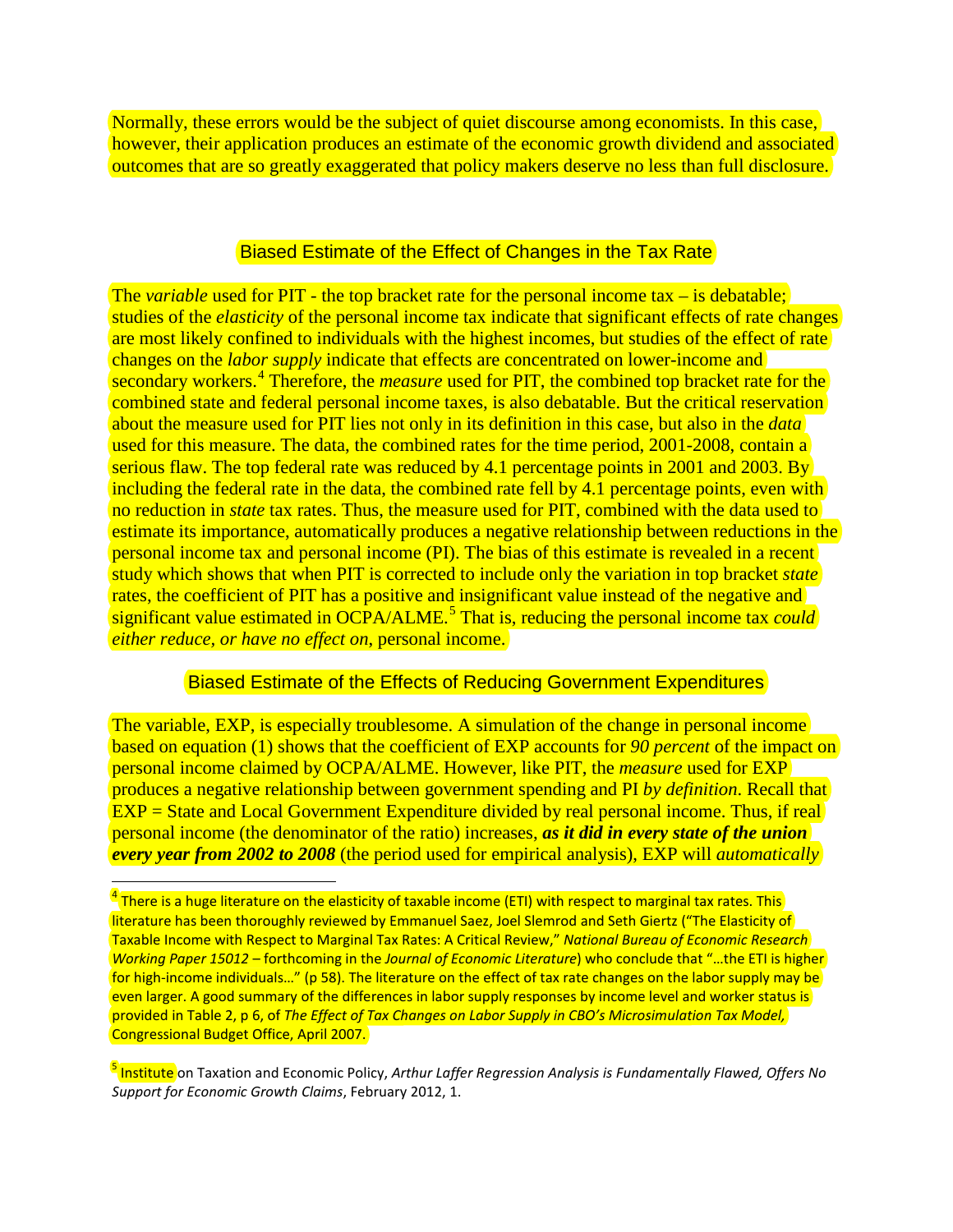decrease, producing a negative relationship between EXP and PI. The estimated sign of the coefficient of EXP is, therefore, true by design. Thus, one cannot conclude, on the basis of this estimate, that a reduction in government spending will have a positive effect on personal income. In fact, it is hard to escape a verdict of bias in the direction of the estimated effect since ALME committed the same error in a study of a proposed property tax reduction in Florida and this error was revealed in the literature 5 years ago.<sup>[6](#page-2-1)</sup>

There is nothing, moreover, in the ALME model that establishes the direction of causation. The OCPA/ALME study claims that lower government expenditures cause higher PI, but it may well be that higher PI causes lower government expenditures; for example, in the form of lower welfare and medical payments.

## Incorrect Addition of Annual Impacts

The OCPA/ALME study also errs in its use of the estimates based on equation (1). Equation (1) produces a *one-year* estimate **(only)** of PI. For example, if both PIT and EXP were to decrease by 1 percent in 2013, PI would increase by the sum of 0.31871 percent and 0.51153 percent, or 0.83024 percent *in 2013 only*. The 10-year impacts of the income tax phase out should be reported, then, as a series of annual, or one-year, impacts. However, the OCPA study reports, and claims, the cumulative sum of the annual impacts.[7](#page-3-0) Table 1 illustrates the difference this makes.

The numbers in column 3 are the *cumulative sums* of the numbers in column 2. For example, 3,000 in 2014 is the sum of 1,300 in 2013 and 1,700 in 2014. For the period as a whole, 47,400 is the sum of all the impacts from 2013 through 2022. The numbers in column 2 are not reported in the OCPA study, but they are the bases for the numbers reported in column  $3<sup>8</sup>$  $3<sup>8</sup>$  $3<sup>8</sup>$  What this means is that the impact in 2022 is not a 20.6 percent increase in real personal income relative to the real personal income baseline (real personal income without the income tax cut), but only a 4.4 percent increase  $(=(10,100/47,400)*0.206)$ . Thus, the growth dividend claimed in the OCPA/ALME study is *greatly exaggerated* by virtue of the authors' improper use of arithmetic.

What this procedure implicitly assumes is a pattern of impacts that simply cannot be supported by equation (1). Column 2 in Table 2 shows how long the impact from each year's reduction in

 <sup>6</sup> See Lav's and Rueben's study (Iris J. Lav and Kim S. Rueben, *Lower Taxes and Economic Growth: Response to a Flawed Analysis*, Center for Budget and Policy Priorities, March 20, 2007) in which they examined Arduin, Laffer and Moore Econometrics, *An Analysis of the Proposed Property Tax Cut in Florida ( undated*), and concluded that a variety of methods that corrected for the inclusion of real personal income on both sides of the equation used in that study produced a *positive and statistically significant effect* of changes in EXP. In other words, they found that PI *decreased* when EXP was reduced. They also pointed out many studies in the economics literature where the authors have found a positive relationship between government spending and personal income.

<span id="page-3-1"></span><span id="page-3-0"></span><sup>&</sup>lt;sup>7</sup> OCPA/ALME, November, 2011, Figure 3, page 10.<br><sup>8</sup> The OCPA/ALME report does not reveal this arithmetic, but I have used equation (1) to determine both the annual impacts and the cumulative impact of the income tax phase out. My estimate for the latter is \$44.9 billion; as noted, the OCPA study reports \$47.4 billion. I have been unable to determine the source(s) of the difference, using the information provided in the study, but the difference seems small enough to support *my* claim that the \$47.4 billion is a cumulative sum.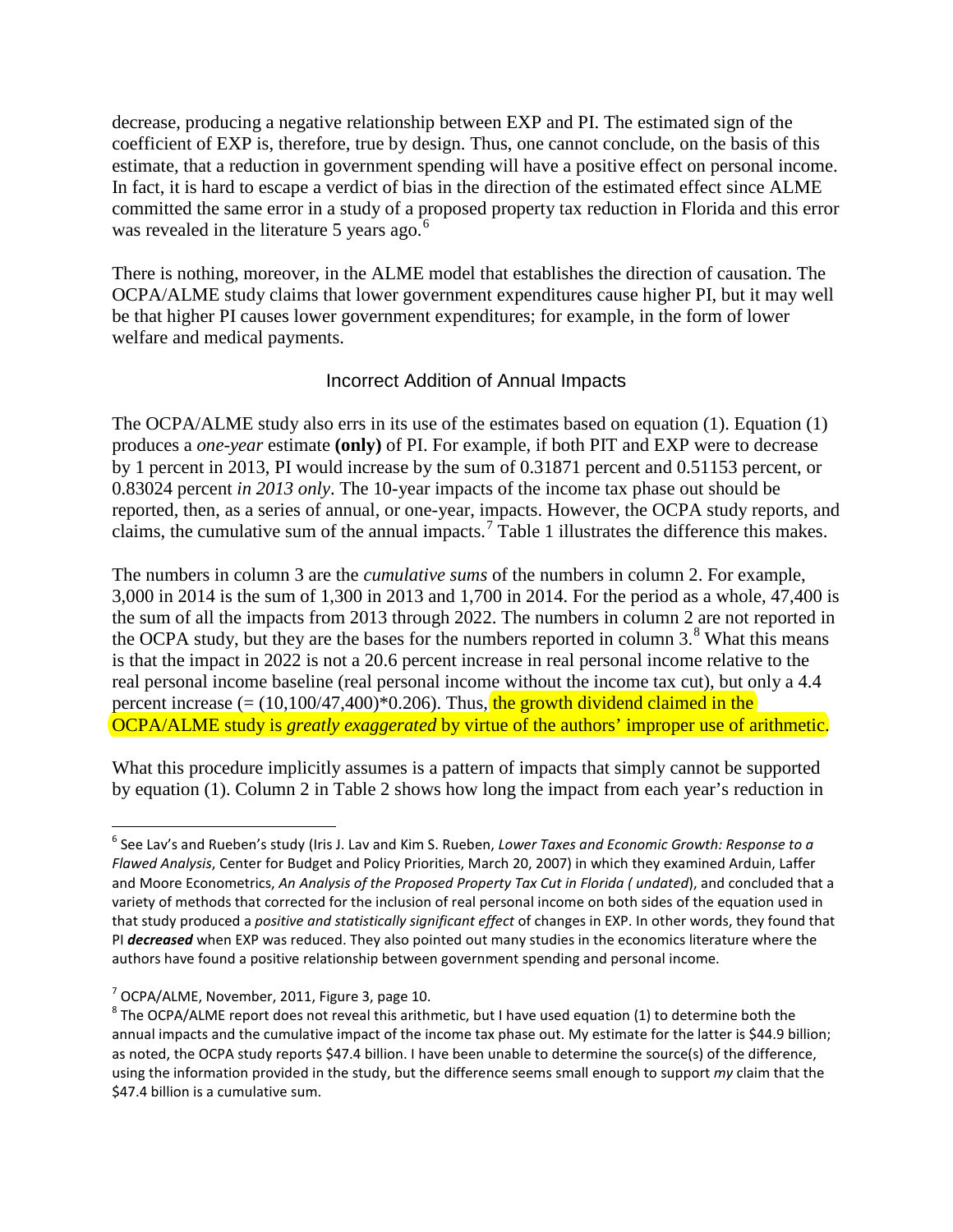the personal income tax lasts, based on equation (1) – exactly one year in all cases. Column 3 shows the duration of each year's impact that is implicit in cumulating the annual impacts. There is no basis in equation (1) for such a pattern.

| TARIF <sub>1</sub>              |                                                      |                                                                 |  |  |  |  |  |
|---------------------------------|------------------------------------------------------|-----------------------------------------------------------------|--|--|--|--|--|
| Impacts of Income Tax Phase Out |                                                      |                                                                 |  |  |  |  |  |
|                                 | Annual<br>Increase in<br>Real<br>Personal<br>Income: | <b>Cumulative Sum</b><br>of Annual<br>Increases:<br>OCPA Report |  |  |  |  |  |
| Year                            | (\$million)                                          | (\$million)                                                     |  |  |  |  |  |
| 2012                            |                                                      |                                                                 |  |  |  |  |  |
| 2013                            | 1,300                                                | 1,300                                                           |  |  |  |  |  |
| 2014                            | 1,700                                                | 3,000                                                           |  |  |  |  |  |
| 2015                            | 2,300                                                | 5,300                                                           |  |  |  |  |  |
| 2016                            | 2,900                                                | 8,200                                                           |  |  |  |  |  |
| 2017                            | 3,700                                                | 11,900                                                          |  |  |  |  |  |
| 2018                            | 4,500                                                | 16,400                                                          |  |  |  |  |  |
| 2019                            | 5,600                                                | 22,000                                                          |  |  |  |  |  |
| 2020                            | 6,900                                                | 28,900                                                          |  |  |  |  |  |
| 2021                            | 8,400                                                | 37,300                                                          |  |  |  |  |  |
| 2022                            | 10,100                                               | 47,400                                                          |  |  |  |  |  |

| Table 2<br>Duration of Impact |                                              |                                                                  |  |  |  |  |  |
|-------------------------------|----------------------------------------------|------------------------------------------------------------------|--|--|--|--|--|
| Year<br>of<br>Impact          | Duration,<br>in Years,<br>Based on<br>EQ (1) | Duration,<br>in Years,<br>Implicit in<br>Cumulative<br>Summation |  |  |  |  |  |
| 2013                          | 1                                            | 10                                                               |  |  |  |  |  |
| 2014                          | $\mathbf{1}$                                 | 9                                                                |  |  |  |  |  |
| 2015                          | 1                                            | 8                                                                |  |  |  |  |  |
| 2016                          | 1                                            | $\overline{7}$                                                   |  |  |  |  |  |
| 2017                          | 1                                            | 6                                                                |  |  |  |  |  |
| 2018                          | $\mathbf{1}$                                 | 5                                                                |  |  |  |  |  |
| 2019                          | $\mathbf{1}$                                 | 4                                                                |  |  |  |  |  |
| 2020                          | 1                                            | 3                                                                |  |  |  |  |  |
| 2021                          | 1                                            | $\overline{2}$                                                   |  |  |  |  |  |
| 2022                          | 1                                            | 1                                                                |  |  |  |  |  |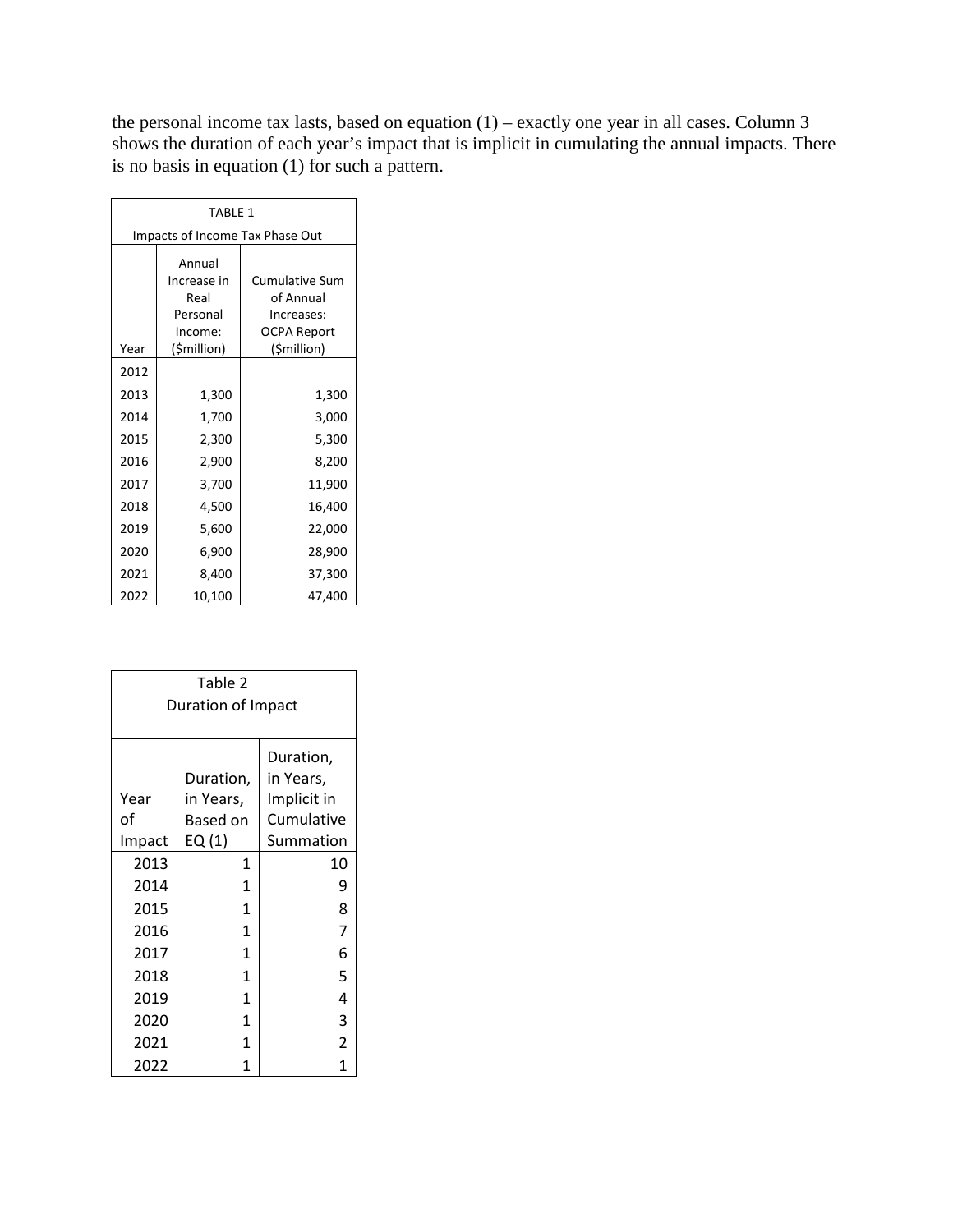# The Induced Increase in Non-Personal-Income Tax Revenues is Greatly Overstated

An exaggerated economic growth dividend also produces an *overestimate of induced revenue gains* attributable to the income tax phase out. The OCPA study claims that the economic growth dividend would increase non-personal- income taxes (all taxes subject to appropriation except the personal income tax) by  $2\overline{3.8}$  percent by 2022. My calculations, based on equation (1) and summarized in Table 3, indicate that when the increase in non-personal-income taxes is based (correctly) on the *annual* economic growth dividend, the impact in 2022 is only 8.9 percent.

| TABLE 3                                            |                        |                        |                       |                           |                      |  |  |  |
|----------------------------------------------------|------------------------|------------------------|-----------------------|---------------------------|----------------------|--|--|--|
| Non-Income Tax Revenues Induced by Economic Growth |                        |                        |                       |                           |                      |  |  |  |
|                                                    |                        |                        |                       | Annual                    |                      |  |  |  |
|                                                    |                        |                        | Annual                | Increase in               |                      |  |  |  |
| Annual                                             |                        |                        | Average               | Non-                      |                      |  |  |  |
| Decrease in                                        |                        |                        | Non-                  | Personal-                 | Non-                 |  |  |  |
| Income Tax                                         |                        |                        | Personal-             | Income Tax                | income               |  |  |  |
|                                                    | Revenues               |                        | Income                | Revenues                  | Tax                  |  |  |  |
| with No                                            |                        | Annual                 | <b>Tax Rate</b>       | from Annual               | Growth               |  |  |  |
| Growth                                             |                        | Growth                 | <b>Before</b>         | Growth                    | Dividend/            |  |  |  |
|                                                    | Dividend               | Dividend               | Growth                | Dividend                  | Income               |  |  |  |
| Year                                               | $(\text{Sthousand})^1$ | $(\text{Sthousand})^2$ | Dividend <sup>3</sup> | (\$thousand) <sup>4</sup> | Tax Cut <sup>5</sup> |  |  |  |
| (1)                                                | (2)                    | (3)                    | (4)                   | (5)                       | (6)                  |  |  |  |
| 2012                                               | $\Omega$               | $\Omega$               | 0.0000                | 0                         |                      |  |  |  |
| 2013                                               | 504,301                | 1,300,000              | 0.0293                | 38,120                    | 0.076                |  |  |  |
| 2014                                               | 705,812                | 1,700,000              | 0.0290                | 49,374                    | 0.070                |  |  |  |
| 2015                                               | 932,599                | 2,300,000              | 0.0290                | 66,701                    | 0.072                |  |  |  |
| 2016                                               | 1,183,825              | 2,900,000              | 0.0290                | 83,981                    | 0.071                |  |  |  |
| 2017                                               | 1,454,071              | 3,700,000              | 0.0288                | 106,589                   | 0.073                |  |  |  |
| 2018                                               | 1,738,735              | 4,500,000              | 0.0285                | 128,379                   | 0.074                |  |  |  |
| 2019                                               | 2,043,639              | 5,600,000              | 0.0282                | 158,015                   | 0.077                |  |  |  |
| 2020                                               | 2,383,650              | 6,900,000              | 0.0280                | 193,312                   | 0.081                |  |  |  |
| 2021                                               | 2,736,635              | 8,400,000              | 0.0277                | 232,785                   | 0.085                |  |  |  |
| 2022                                               | 3,133,262              | 10,100,000             | 0.0275                | 278,077                   | 0.089                |  |  |  |

- $1$  Relative to Baseline Individual Income Tax Revenues
- <sup>2</sup> Calculated from OCPA Study, Figure 3
- <sup>3</sup> Baseline Non-Personal-Income Tax Revenue/Baseline Personal Income
- <sup>4</sup> Non-Personal-Income Tax Rate\*Growth Dividend
- $5$  Column (5)/Column (2)

# BOTTOM LINE

The claims of the OCOA/ALME report are based on an econometric analysis that fails to meet generally accepted standards of economic inquiry. The authors use measures for taxes and expenditures, and data representing those measures that produce invalid estimates of the annual